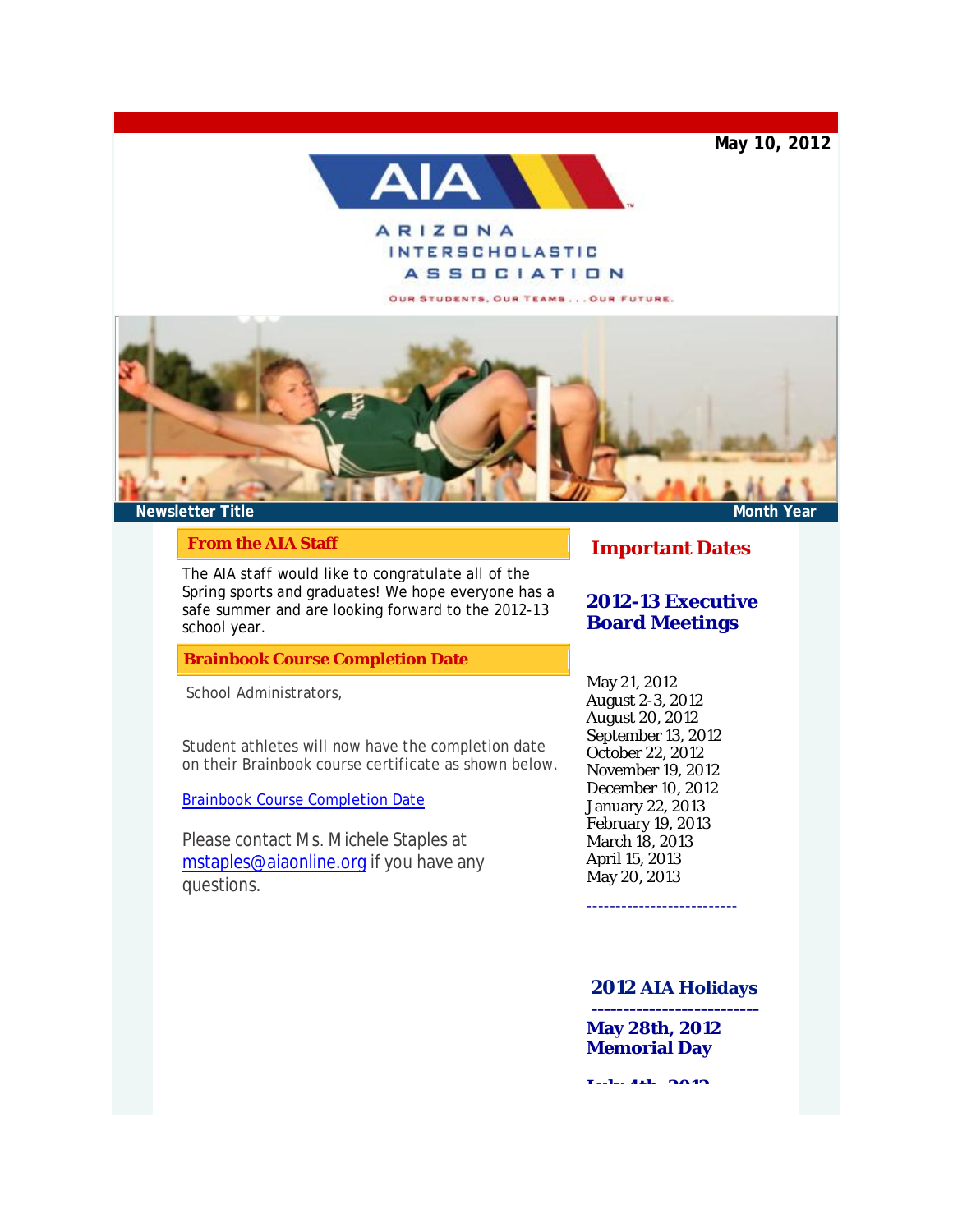### **Spiritline Coaches Certification Dates**

**\*\* COMING SOON \*\***

**I**

**The course dates for Spiritline coaches certification will be posted on the AIA Spiritline Page by Friday, May 18, 2012. Please contact Ms. Michele Staples at mstaples@aiaonline.org if you have any questions.** 

**AIA Champions Luncheon**

The Arizona Interscholastic Association is proud to announce the 2012 **AIA Champions Awards Luncheon presented by Albertson's and Cigna**. This luncheon will recognize outstanding Arizona high school students, teachers, coaches, officials, administrators and schools for outstanding achievements on and off the field.

Congratulations to the following recipients:

**Leadership in Girls' / Women's Athletics Award** - Nancy Calahan (Te[mpe Prep\)](http://r20.rs6.net/tn.jsp?e=001taAQRgH7tBvM-JJ1B9FnvrTqudjJHMWK9g74Qu4zxMn_TSL1hO8kKNUtTxnBgJ6ybzAO5POuqfvTO2BTObSDgGRscudG4DGF4eYtM7iY0LGp7L4MW42hI0iufnwrBHsDcVggBaVdH_IFpt-uInZAHBL15YMRA2JR)  **Tony Komadina Award** - (1A-3A) Estrella Foothills [HS and \(4A/5A\) Hamilt](mailto:mstaples@aiaonline.org)on HS **1A-3A Scholar Activity Finalists** - Kolton Boothman (Bourgade Catholic), Mary Calderon (Bourgade Catholic), Kristen Cray (Desert Christian), and Tyler Kennedy (Desert Christian). **4A/5A Scholar Activity Finalists** - Elizabeth Andronic (Centennial), Madison Carillo (Santa Rita), Conrad Hom (Rincon) and Alaina Martinez (Rincon).

**1A-3A Scholar Athlete Finalists** - Zane Gouker (Blue Ridge), Ashlynn Loveall (Bagdad), Nic Meyer (Phoenix Country Day) and Carly Schweigert (Mogollon).

**4A/5A Scholar Athlete Finalists** - Addison Brown (Sabino), Meredith Chew (Paradise Valley), Caitlin Kessler (Apache Junction), Reed Patterson III

**Independence Day**

**September 3, 2012 Labor Day** 

**November 12, 2012 Veterans Day** 

**November 22-23, 2012 Thanksgiving** 

**December 24,25, 2012 Christmas --------------------------** 

Phoenix Coyotes **Tickets** 

Click here to access discounted tickets for AIA member schools

# **Sponsor Li[nks](http://r20.rs6.net/tn.jsp?e=001taAQRgH7tBvM-JJ1B9FnvrTqudjJHMWK9g74Qu4zxMn_TSL1hO8kKNUtTxnBgJ6ybzAO5POuqfvTO2BTObSDgKUVb6CSsyQmrXwtUpX5-nk8LV8PF85-hA==)**